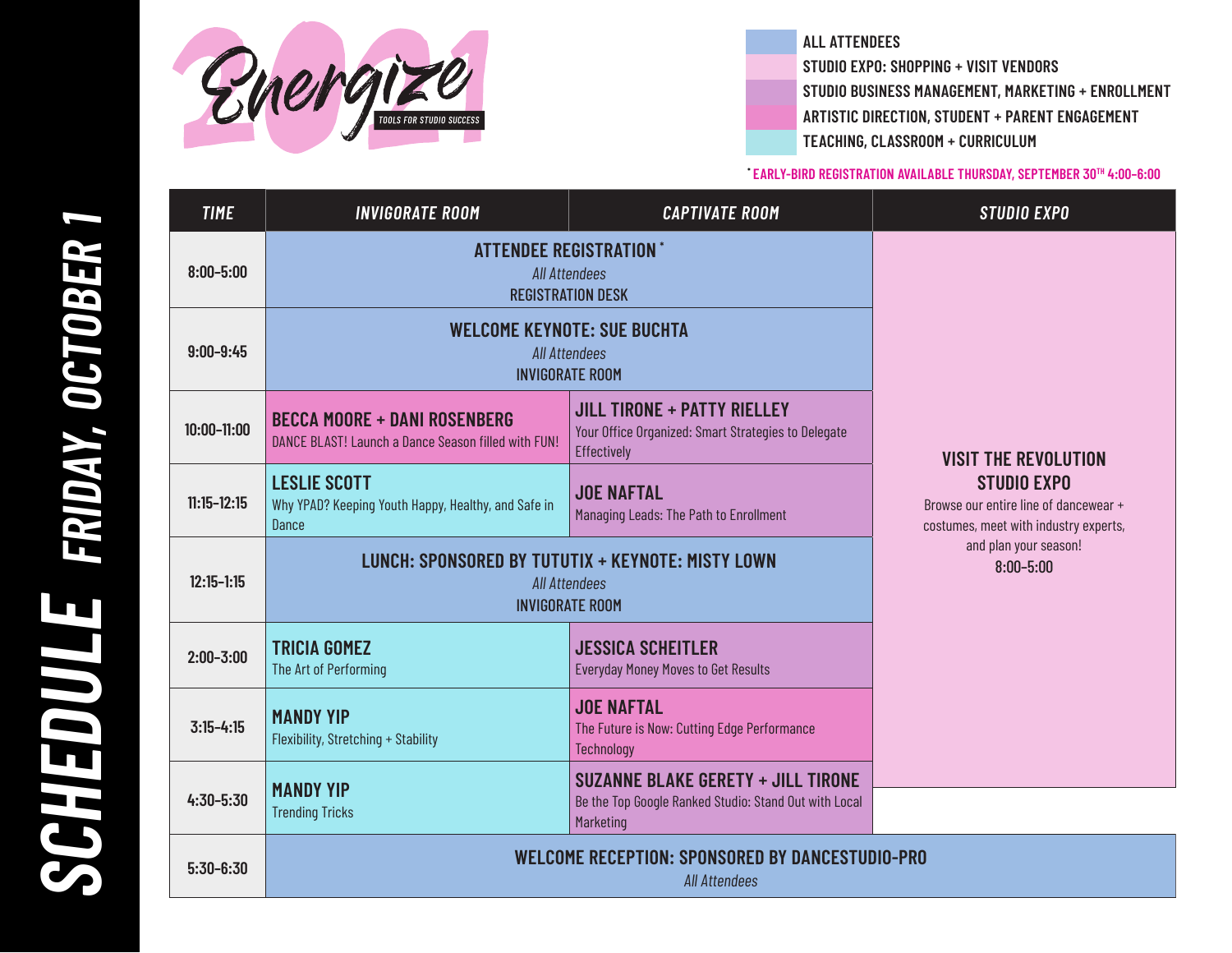

**ALL ATTENDEES STUDIO EXPO: SHOPPING + VISIT VENDORSSTUDIO BUSINESS MANAGEMENT, MARKETING + ENROLLMENT ARTISTIC DIRECTION, STUDENT + PARENT ENGAGEMENT TEACHING, CLASSROOM + CURRICULUM**

|                 |                                                                                                                             | LAVIIIIIV, VLAVVIIVUIT · VUIIIIIVULUII                                                                     |                                                                                                                               |
|-----------------|-----------------------------------------------------------------------------------------------------------------------------|------------------------------------------------------------------------------------------------------------|-------------------------------------------------------------------------------------------------------------------------------|
| <b>TIME</b>     | <b>INVIGORATE ROOM</b>                                                                                                      | <b>CAPTIVATE ROOM</b>                                                                                      | <b>STUDIO EXPO</b>                                                                                                            |
| $8:00 - 9:15$   | <b>BREAKFAST: SPONSORED BY REVOLUTION + KEYNOTE: SUZANNE BLAKE GERETY</b><br><b>All Attendees</b><br><b>INVIGORATE ROOM</b> |                                                                                                            |                                                                                                                               |
| $9:30-10:30$    | <b>BECCA MOORE + DANI ROSENBERG</b><br>Your Fun Big Show - Recital Re-ENERGIZED!                                            | <b>MEGAN BOLEY</b><br>The Top 10 Do's and Don'ts of Studio Marketing                                       |                                                                                                                               |
| $10:45 - 11:45$ | <b>MARY NAFTAL</b><br>Classroom Engagement for the Young Dancer                                                             | <b>BROOKE HARDEBECK</b><br>Making the Messaging Heard! Parent Communication<br><b>Strategies That Work</b> | <b>VISIT THE REVOLUTION</b>                                                                                                   |
| $11:45-12:45$   | LUNCH: SPONSORED BY BAND + KEYNOTE: TRICIA GOMEZ<br><b>All Attendees</b><br><b>INVIGORATE ROOM</b>                          |                                                                                                            | <b>STUDIO EXPO</b><br>Browse our entire line of dancewear +<br>costumes, meet with industry experts,<br>and plan your season! |
| $1:30-2:30$     | <b>ANDREA TRENCH</b><br>Teaching Grown-Up and Tot Classes                                                                   | <b>JILL TIRONE</b><br>Gain Time, Get More Done! Automate and Systematize<br>Your Office                    | $8:00 - 5:00$                                                                                                                 |
| $2:45 - 3:45$   | TRICIA GOMEZ + REVOLUTION<br>Make Dance Class Accessible with Sensory-Friendly<br>Dancewear                                 | <b>JESSICA SCHEITLER</b><br>Key Numbers: Produce the Big Picture                                           |                                                                                                                               |
| $4:00 - 5:00$   | <b>ANDREA TRENCH</b><br><b>Preschool Classroom Toolbox Must-Haves</b>                                                       | <b>FELECIA THOMAS</b><br>Action Items: Diversity, Equity, and Inclusion                                    |                                                                                                                               |
| $6:00 - 9:30$   |                                                                                                                             | <b>COCKTAIL + FASHION SHOW + AFTER PARTY: SPONSORED BY EAP</b><br><b>All Attendees</b>                     |                                                                                                                               |